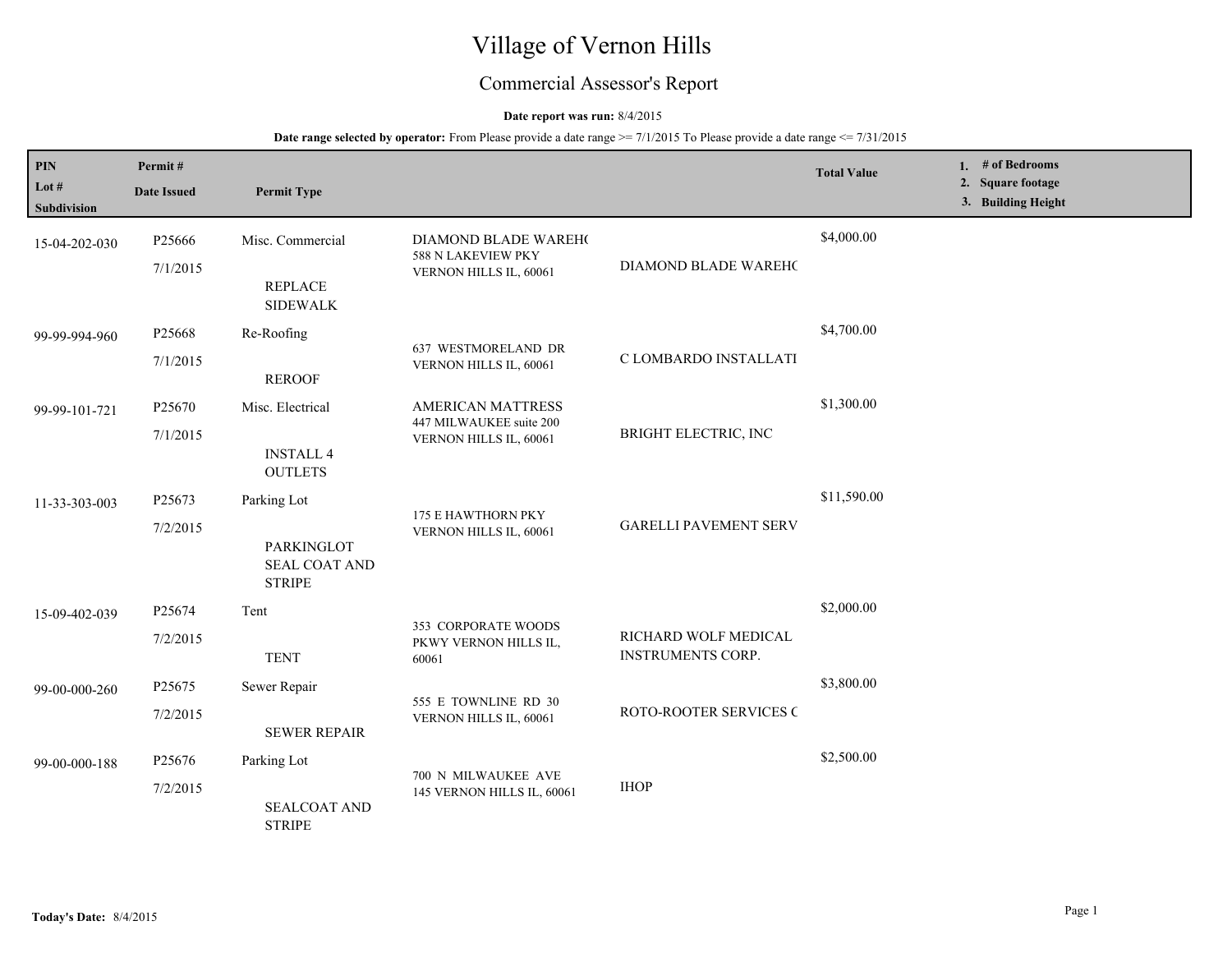| PIN<br>Lot #<br><b>Subdivision</b> | Permit#<br><b>Date Issued</b>  | <b>Permit Type</b>                                                                             |                                                                                   |                                | <b>Total Value</b> | 1. # of Bedrooms<br>2. Square footage<br>3. Building Height |
|------------------------------------|--------------------------------|------------------------------------------------------------------------------------------------|-----------------------------------------------------------------------------------|--------------------------------|--------------------|-------------------------------------------------------------|
| 99-00-000-180                      | P25677<br>7/6/2015             | Mechanical Hood<br>MECHANICAL<br><b>HOOD</b>                                                   | ZOUP!<br>700 N MILWAUKEE AVE<br>137 VERNON HILLS IL, 60061                        | <b>ARKINETICS</b>              | \$3,470.00         |                                                             |
| 99-99-999-587                      | P25684<br>7/7/2015             | HVAC - Combination<br>Replace chiller                                                          | <b>BROOKDALE PLAZA VERN</b><br>145 N MILWAUKEE AVE<br>VERNON HILLS IL, 60061      | <b>DELCO</b>                   | \$160,000.00       |                                                             |
| 99-00-000-807                      | P25685<br>7/7/2015             | Certificate of Occupancy<br>CO: WELLSPRING<br><b>CAPITAL GROUP</b>                             | WELLSPRING CAPITAL GRO<br>200 N FAIRWAY DR 200<br>VERNON HILLS IL, 60061          |                                |                    |                                                             |
| 99-99-101-411                      | P <sub>25686</sub><br>7/7/2015 | Certificate of Occupancy<br>HOME STATE<br><b>BANK - C OF O</b>                                 | HOME STATE BANK<br>300 CENTER suite 109<br>VERNON HILLS IL, 60061                 | HOME STATE BANK                |                    |                                                             |
| 99-99-999-997                      | P25687<br>7/7/2015             | Certificate of Occupancy<br>CO: NEW<br><b>OWNERSHIP</b>                                        | <b>VERNON HILLS MEDICAL (</b><br>870 WEST END CT VERNON<br><b>HILLS IL, 60061</b> | QUADRANGLE                     |                    |                                                             |
| 15-04-202-105                      | P25688<br>7/8/2015             | Parking Lot<br>PARKING LOT:<br>MILL EXISTING<br>LOT, NEW<br>ASPHALT, SEAL &<br><b>RESTRIPE</b> | <b>TETRA PAK</b><br><b>600 E BUNKER CT VERNON</b><br><b>HILLS IL, 60061</b>       | FOREFRONT PROPERTIES           | \$49,780.00        |                                                             |
| 99-00-000-286                      | P <sub>25690</sub><br>7/8/2015 | Certificate of Occupancy<br>CERT OF OCC-<br>SIDELINE SPORTS                                    | SIDELINE SPORTS MEMOR.<br><b>204 HAWTHORN CENTER</b><br>VERNON HILLS IL, 60061    | SIDELINE SPORTS<br>MEMORABILIA |                    |                                                             |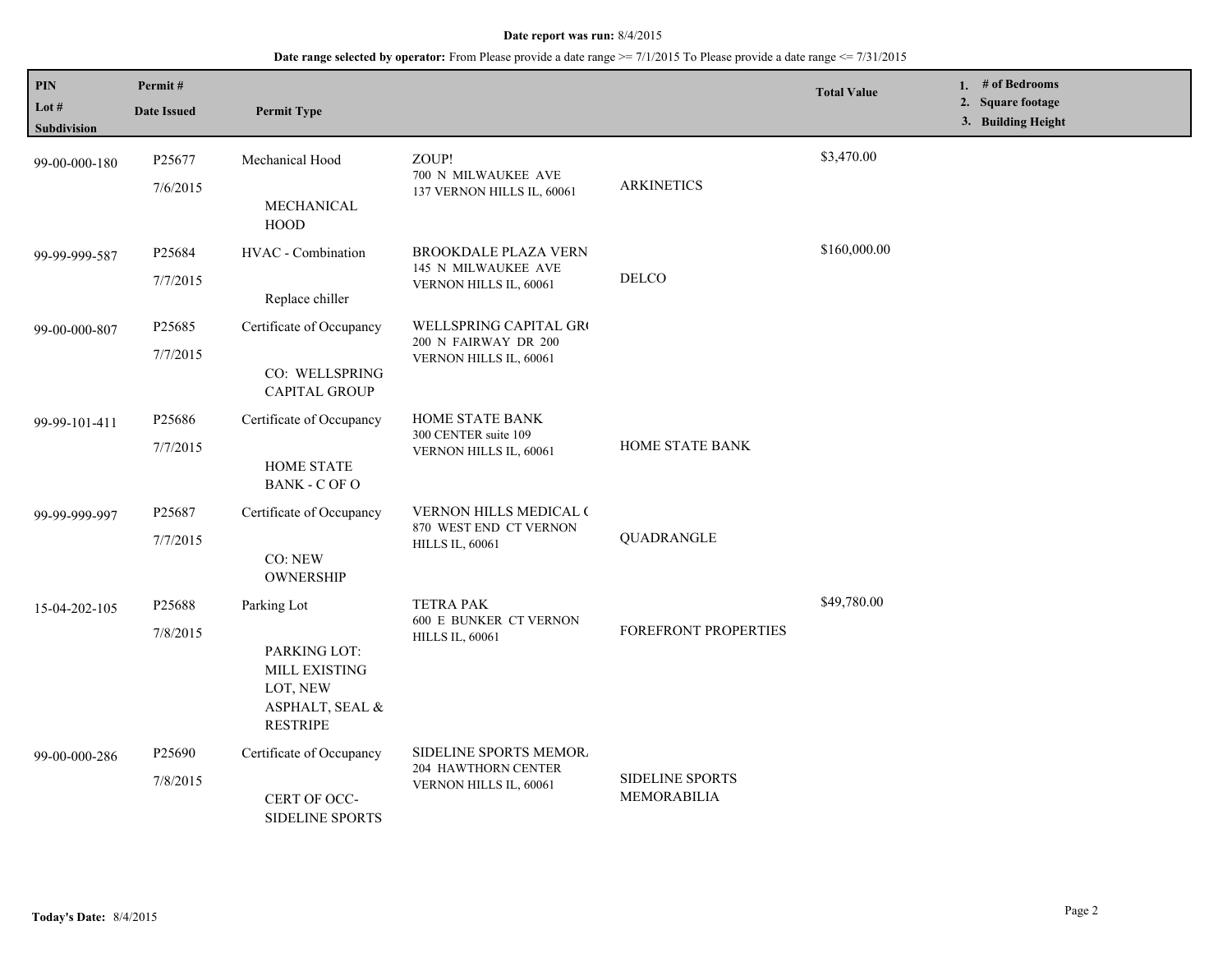| PIN<br>Lot #<br><b>Subdivision</b> | Permit#<br><b>Date Issued</b> | <b>Permit Type</b>                                                                   |                                                                             |                                      | <b>Total Value</b> |    | 1. # of Bedrooms<br>2. Square footage<br>3. Building Height |
|------------------------------------|-------------------------------|--------------------------------------------------------------------------------------|-----------------------------------------------------------------------------|--------------------------------------|--------------------|----|-------------------------------------------------------------|
| 99-99-999-454                      | P25691<br>7/8/2015            | Certificate of Occupancy<br><b>CO: MEDLINE</b>                                       | MEDLINE INDUSTRIES<br>536 ATRIUM DR VERNON<br><b>HILLS IL, 60061</b>        |                                      |                    |    |                                                             |
| 99-00-000-286                      | P25694<br>7/8/2015            | Security System<br><b>SECURITY</b><br><b>SYSTEM</b>                                  | SIDELINE SPORTS MEMOR.<br>204 HAWTHORN CENTER<br>VERNON HILLS IL, 60061     | ADT SECURITY SERVICES,               | \$673.00           |    |                                                             |
| 99-99-991-563                      | P25695<br>7/8/2015            | Certificate of Occupancy<br>CERT OF OCC - TGI<br><b>FRIDAYS NEW</b><br><b>OWNERS</b> | TGI FRIDAYS REST<br>151 TOWNLINE RD VERNON<br><b>HILLS IL, 60061</b>        | CHRISTOPOULOS LAW GRC<br>${\rm LLC}$ |                    |    |                                                             |
| 99-00-000-180                      | P25697<br>7/9/2015            | Sign<br>SIGN: ZOUP!                                                                  | ZOUP!<br>700 N MILWAUKEE AVE<br>137 VERNON HILLS IL, 60061                  | <b>HERITAGE SIGNS</b>                | \$3,500.00         | 3. | 25.00                                                       |
| 99-99-999-653                      | P25699<br>7/9/2015            | Sign<br>MONUMENT SIGN                                                                | SPRINGS OF VERNON HILL<br>350 S MILWAUKEE AVE<br>VERNON HILLS IL, 60061     | CHARLES HALL CONSTRUC<br>${\rm LLC}$ | \$5,000.00         | 3. | 36.00                                                       |
| 15-03-303-002<br>12                | P25703<br>7/10/2015           | Fire Sprinklers<br>FIRE SPRINKLERS                                                   | <b>CDW</b><br>200 N MILWAUKEE AV<br>VERNON HILLS IL, 60061                  | 12<br>SIMPLEX GRINNELL               | \$10,000.00        |    |                                                             |
| 99-00-000-159                      | P25707<br>7/13/2015           | Sign<br><b>4 SIGNS: DUNKIN</b><br><b>DONUTS/BASKIN</b><br><b>ROBBINS</b>             | DUNKIN DONUTS/BASKIN I<br>700 N MILWAUKEE AVE<br>107 VERNON HILLS IL, 60061 | STRICTLY NEON, INC.                  | \$14,000.00        |    |                                                             |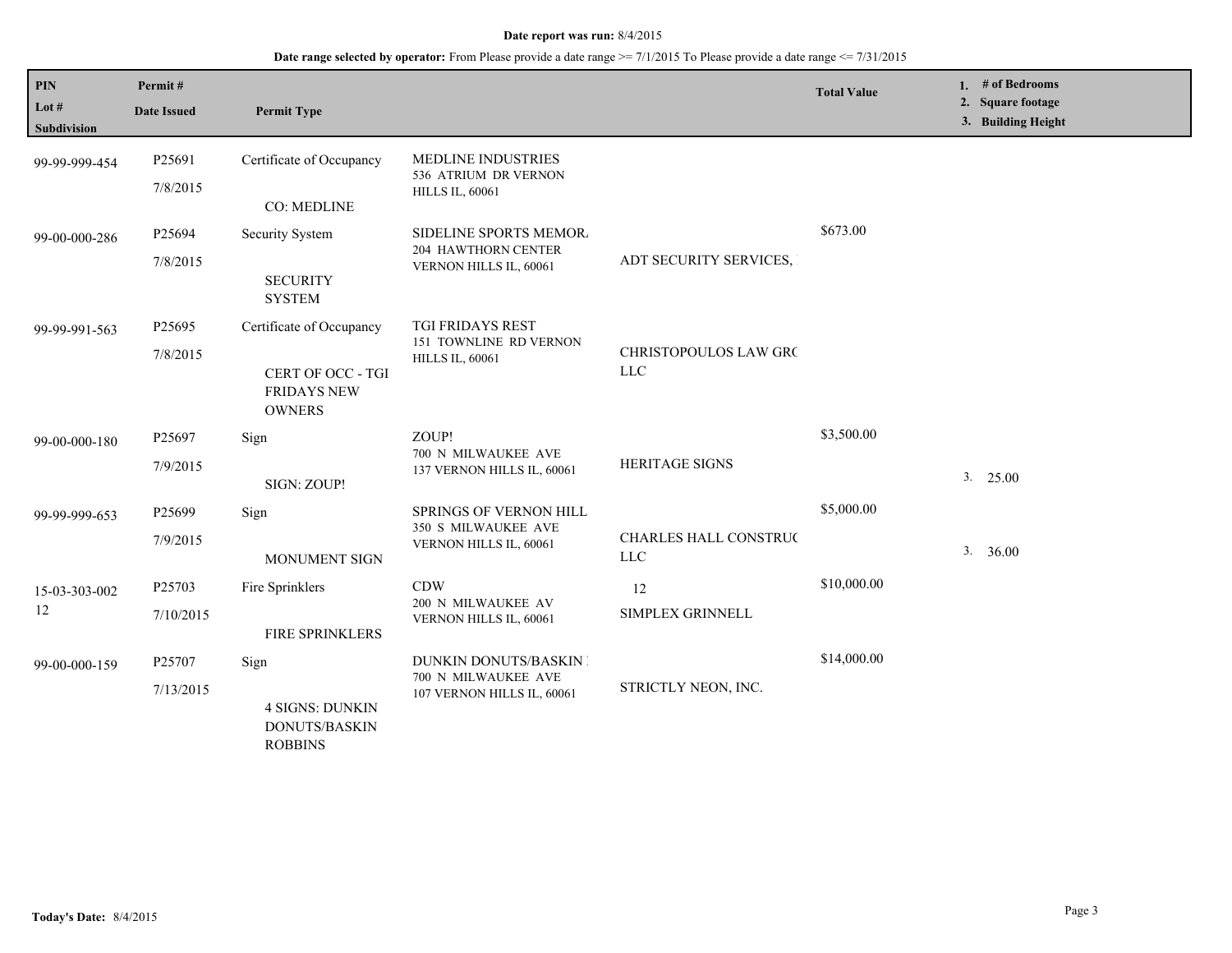| <b>PIN</b><br>Lot #<br>Subdivision | Permit#<br><b>Date Issued</b>                 | <b>Permit Type</b>                                                                                                                                                                                                |                                                                       |                                          | <b>Total Value</b> | 1. # of Bedrooms<br>2. Square footage<br>3. Building Height |
|------------------------------------|-----------------------------------------------|-------------------------------------------------------------------------------------------------------------------------------------------------------------------------------------------------------------------|-----------------------------------------------------------------------|------------------------------------------|--------------------|-------------------------------------------------------------|
| 11-33-401-016                      | P25718<br>7/16/2015                           | Commercial Addition<br><b>LANDLORD SHELL</b><br><b>WORK: ADDITION</b><br><b>BETWEEN TWO</b><br><b>FIRST FLOOR</b><br><b>BUILDINGS,</b><br><b>INTERIOR DEMO</b><br>OF NORTHERN<br>PORTION, FACADE<br><b>CHANGE</b> | VERNON HILLS COMMONS<br>850 N MILWAUKEE AV<br>VERNON HILLS IL, 60061  | CAL SAG RETAIL PARTNER                   | \$1,500,000.00     | 3.<br>40.50                                                 |
| 99-99-100-222                      | P25723<br>7/16/2015<br>AMLI AT MUSEUM GARDENS | Parking Lot<br>PARKING LOT<br><b>MAINTENANCE</b><br>AND SEAL COAT<br>THROUGHOUT<br><b>AMLI</b>                                                                                                                    | <b>AMLI CLUBHOUSE</b><br>1155 N MUSEUM BLVD<br>VERNON HILLS IL, 60061 | <b>BRASCO</b>                            | \$94,350.00        |                                                             |
| 11-33-303-001                      | P25727<br>7/17/2015                           | Parking Lot<br>PARKING LOT<br><b>SEALCOATING</b>                                                                                                                                                                  | RUST OLEUM CORP<br>11 HAWTHORN PKWY<br>VERNON HILLS IL, 60061         | HEZCORP CONSTRUCTION                     | \$1,000.00         |                                                             |
| 11-33-301-007                      | P25728<br>7/17/2015                           | Parking Lot<br>PARKING LOT<br><b>SEALCOATING</b>                                                                                                                                                                  | RUST OLEUM DEVELOPME<br>102 HAWTHORN PKY<br>VERNON HILLS IL, 60061    | HEZCORP CONSTRUCTION                     | \$1,000.00         |                                                             |
| 99-99-100-180                      | P25729<br>7/17/2015                           | <b>Commercial Alteration</b><br>REFLEXOLOGY -<br>COMMERCIAL<br><b>ALTERATION</b>                                                                                                                                  | REFLEXOLOGY<br><b>632 HAWTHORN CENTER</b><br>VERNON HILLS IL, 60061   | WESTFIELD SHOPPINGTOW<br><b>HAWTHORN</b> | \$26,000.00        |                                                             |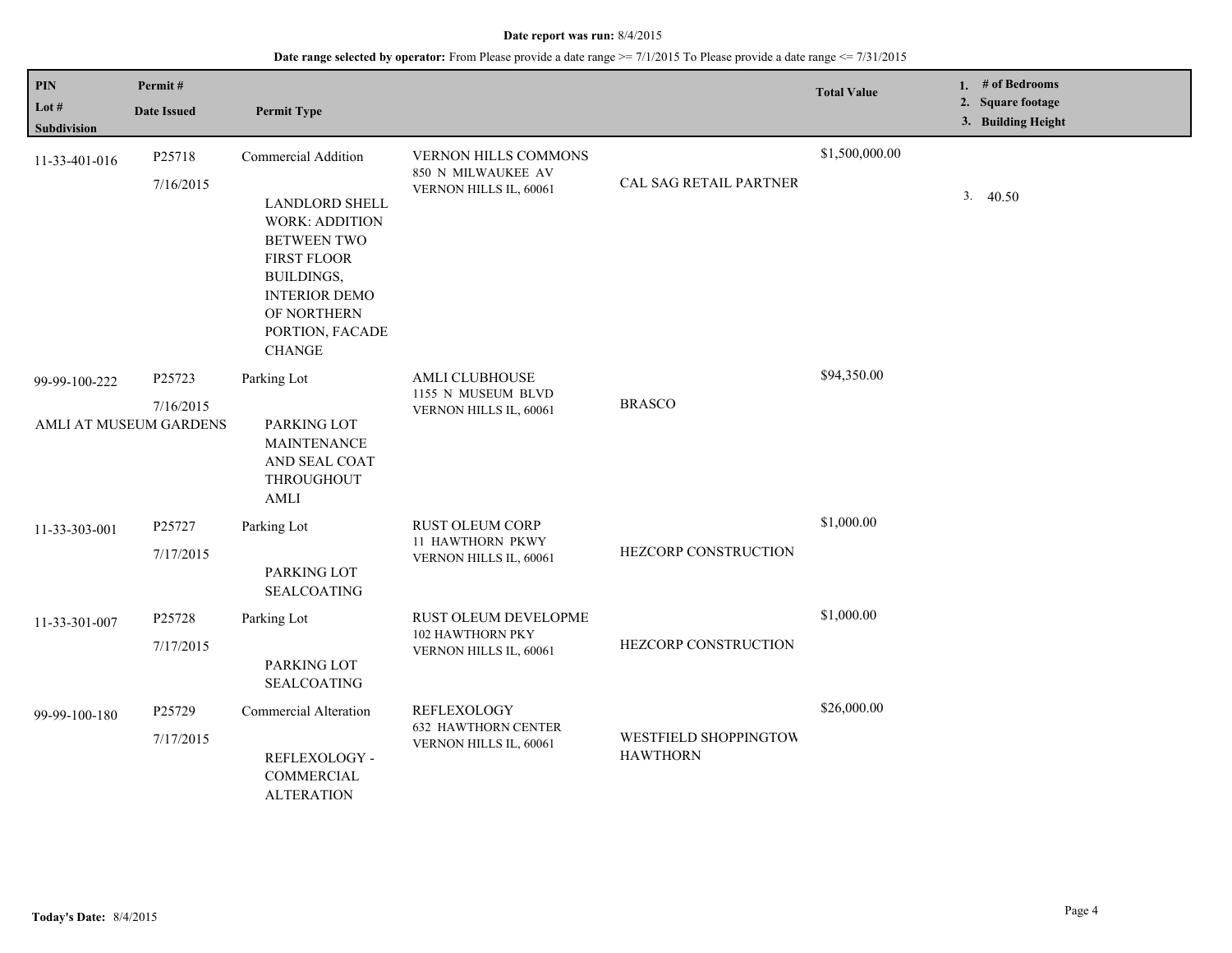| PIN                         | Permit#                                                                                                   |                                                  |                                                                           |                                                         | <b>Total Value</b> | 1. # of Bedrooms                        |
|-----------------------------|-----------------------------------------------------------------------------------------------------------|--------------------------------------------------|---------------------------------------------------------------------------|---------------------------------------------------------|--------------------|-----------------------------------------|
| Lot #<br><b>Subdivision</b> | <b>Date Issued</b>                                                                                        | <b>Permit Type</b>                               |                                                                           |                                                         |                    | 2. Square footage<br>3. Building Height |
| 99-99-991-158               | P25734                                                                                                    | Certificate of Occupancy                         | <b>HAUTE OPTIQUE INC</b>                                                  |                                                         |                    |                                         |
|                             | 7/20/2015                                                                                                 | HAUTE OPTIQUE<br><b>INC</b>                      | 129 TOWNLINE RD VERNON<br><b>HILLS IL, 60061</b>                          | HAUTE OPTIQUE INC                                       |                    |                                         |
| 15-09-401-046               | P <sub>25735</sub>                                                                                        | Fire Sprinklers                                  | <b>WORLD WIDE FITTINGS</b>                                                | FIRE CONTROL                                            | \$4,500.00         |                                         |
|                             | 7/20/2015                                                                                                 | FIRE SPRINKLER-                                  | <b>600 CORPORATE WOODS</b><br>PKWY VERNON HILLS IL,<br>60061              |                                                         |                    |                                         |
| 99-99-999-997               | P25737                                                                                                    | Elevator                                         | <b>VERNON HILLS MEDICAL (</b><br>870 WEST END CT VERNON                   |                                                         | \$800.00           |                                         |
|                             | 7/21/2015                                                                                                 | PIT LADDER                                       | <b>HILLS IL, 60061</b>                                                    | 121 ELEVATOR                                            |                    |                                         |
| 99-00-000-180               | P25739                                                                                                    | Voice/Data                                       | ZOUP!<br>700 N MILWAUKEE AVE<br>137 VERNON HILLS IL, 60061                | <b>SIMONSEN ENTERPRISE</b>                              | \$4,000.00         |                                         |
|                             | 7/21/2015                                                                                                 | <b>VOICE &amp; DATA</b>                          |                                                                           |                                                         |                    |                                         |
| 11-33-401-016               | P <sub>25740</sub>                                                                                        | Fire Sprinklers                                  | VERNON HILLS COMMONS                                                      |                                                         | \$10,897.00        |                                         |
|                             | 7/21/2015<br><b>FIRE SPRINKLER</b><br>FOR TEMPORARY<br><b>COVERAGE IN</b><br>VACANT (FUTURE<br>NWM) SPACE | 850 N MILWAUKEE AV<br>VERNON HILLS IL, 60061     | UNITED STATES ALLIANCE                                                    |                                                         |                    |                                         |
| 99-99-994-951               | P25741                                                                                                    | Commercial Alteration                            | <b>CELLPHONIA</b><br><b>631 HAWTHORN CENTER</b><br>VERNON HILLS IL, 60061 | \$26,000.00<br>WESTFIELD SHOPPINGTOW<br><b>HAWTHORN</b> |                    |                                         |
|                             | 7/21/2015                                                                                                 | CELLPHONIA -<br><b>COMM</b><br><b>ALTERATION</b> |                                                                           |                                                         |                    |                                         |
| 99-99-992-126               | P25757                                                                                                    | Re-Roofing                                       |                                                                           |                                                         | \$17,963.00        |                                         |
|                             | 7/22/2015                                                                                                 | <b>REROOF</b>                                    | 2052 N TREVINO TER<br>VERNON HILLS IL, 60061                              | AMERICAN BUILDING<br>CONTRACTORS INC-UNLIM              |                    |                                         |
| 99-00-000-739               | P <sub>25758</sub>                                                                                        | Certificate of Occupancy                         | <b>SAMWHA USA</b><br>100 N FAIRWAY DR 126                                 |                                                         |                    |                                         |
|                             | 7/22/2015                                                                                                 | CO: SAMWHA USA                                   | VERNON HILLS IL, 60061                                                    |                                                         |                    |                                         |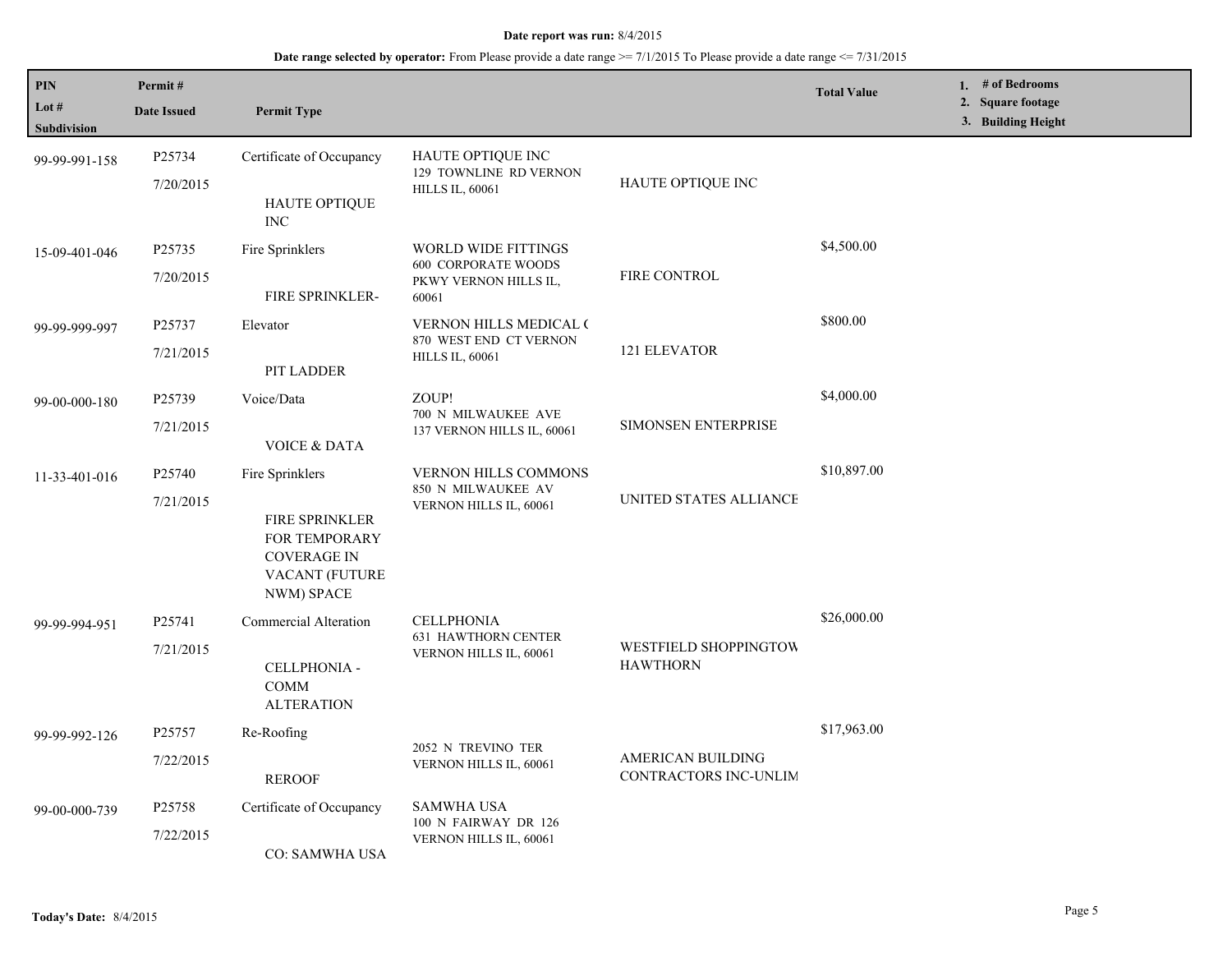| PIN<br>Lot $#$<br>Subdivision   | Permit#<br><b>Date Issued</b>   | <b>Permit Type</b>                                     |                                                                                        |                                           | <b>Total Value</b> | 1. # of Bedrooms<br>2. Square footage<br>3. Building Height |
|---------------------------------|---------------------------------|--------------------------------------------------------|----------------------------------------------------------------------------------------|-------------------------------------------|--------------------|-------------------------------------------------------------|
| 15-03-303-002<br>12             | P <sub>25762</sub><br>7/23/2015 | Fire Alarm<br><b>FIRE ALARM</b>                        | <b>CDW</b><br>200 N MILWAUKEE AV<br>VERNON HILLS IL, 60061                             | 12<br>SIMPLEX GRINNELL                    | \$12,723.00        |                                                             |
| 99-99-994-034                   | P25763<br>7/24/2015             | Parking Lot<br>PARKING LOT<br>MTC 2015                 | <b>LEARNING RESOURCES</b><br>380 N FAIRWAY DR<br>VERNON HILLS IL, 60061                | <b>RABINE PAVING</b>                      | \$161,074.00       |                                                             |
| 99-99-999-644                   | P25764<br>7/24/2015             | Parking Lot<br>PARKING LOT<br><b>MTC 2015</b>          | <b>ETA</b><br>500 GREENVIEW COURT<br>VERNON HILLS IL,                                  | <b>RABINE PAVING</b>                      | \$78,351.00        |                                                             |
| 99-99-992-469                   | P25769<br>7/24/2015             | Parking Lot<br>PARKING LOT 2015                        | PORTILLO'S<br>221 TOWNLINE RD VERNON<br><b>HILLS IL, 60061</b>                         | K & L CONTRACTORS                         | \$32,285.00        |                                                             |
| 99-99-991-933                   | P <sub>25778</sub><br>7/24/2015 | Certificate of Occupancy<br>CO: RPM VAPE               | <b>RPM VAPE</b><br>199 N BUTTERFIELD RD<br>VERNON HILLS IL, 60061                      | <b>RPM VAPE</b>                           |                    |                                                             |
| 99-99-101-590<br>POD 18, LOT 28 | P25787<br>7/28/2015             | Fire Sprinklers<br>FIRE SPRINKLER                      | <b>1628 LAKE CHARLES</b><br>VERNON HILLS IL, 60061                                     | <b>STERLING FIRE PROTECTIC</b>            | \$1,500.00         |                                                             |
| 99-99-100-272                   | P25795<br>7/29/2015             | HVAC - Combination<br>ROOF TOP UNIT -<br>LIKE FOR LIKE | <b>JOANN'S SUPERSTORE</b><br>413 N MILWAUKEE AVE<br>unit 500 VERNON HILLS IL,<br>60061 | ARTISAN HEATING & COOI                    | \$21,686.00        |                                                             |
| 99-99-999-325                   | P25797<br>7/29/2015             | Re-Roofing<br><b>REROOF OVERLAY</b>                    | <b>WESTFIELD SHOPPINGTOW</b><br>122 HAWTHORN CENTER<br>VERNON HILLS IL, 60061          | R. COMMERCIAL ROOFING<br><b>SOLUTIONS</b> | \$119,847.00       |                                                             |
| 99-00-000-770                   | P25803<br>7/30/2015             | Fire Sprinklers<br><b>FIRE SPRINKLER</b>               | AMERICAN MOLECULAR L<br>50 N LAKEVIEW PKY 127<br>VERNON HILLS IL, 60061                | K & S AUTOMATIC FIRE<br><b>SPRINKLERS</b> | \$4,984.00         |                                                             |